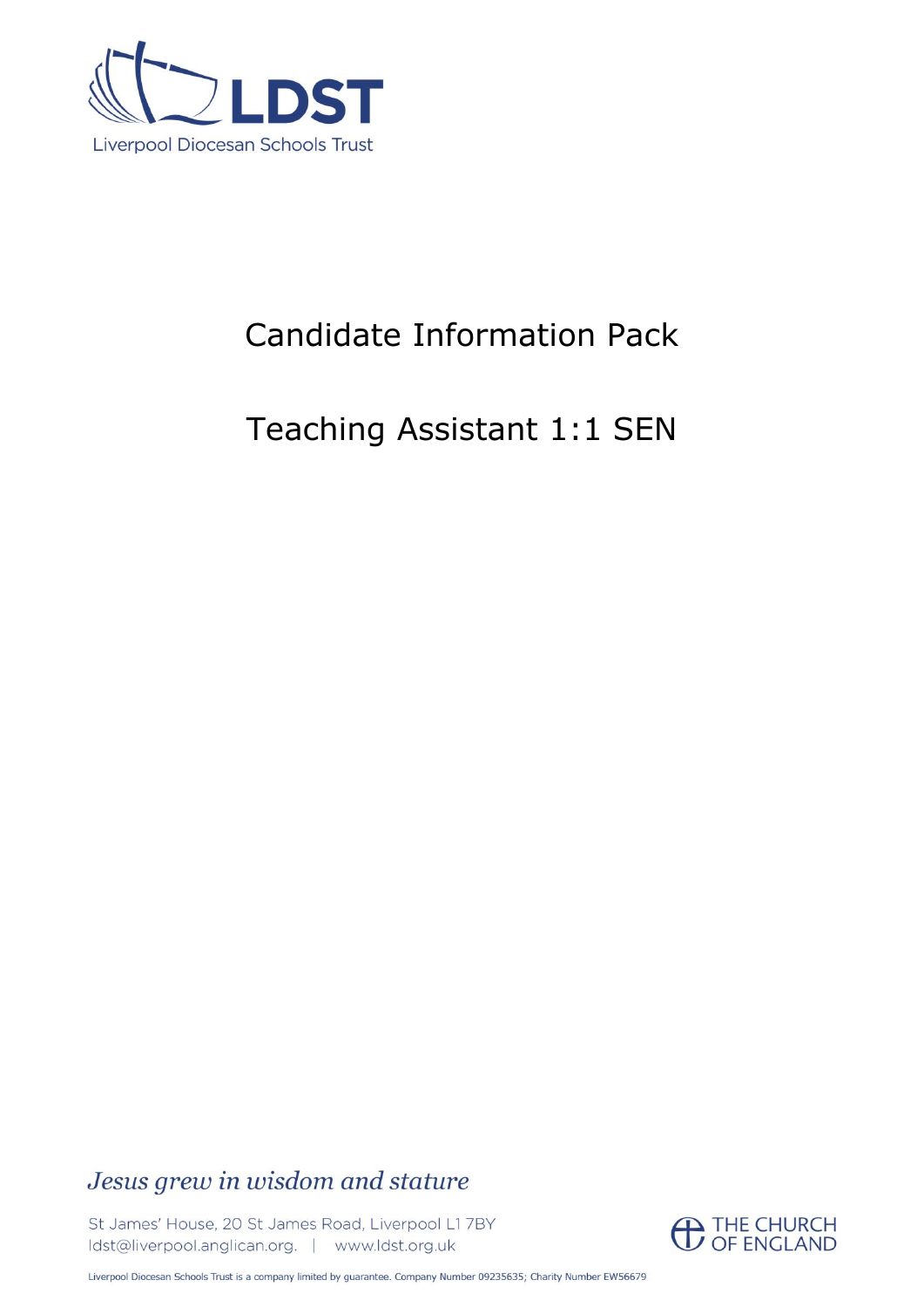

## **Our Trust Prayer**

We thank you, God of Love, for the gift of children, Bless the work of our Trust, that in all we do young people may grow in wisdom and stature, and so come to know you, to love you and to serve you as Jesus did. We make this prayer in his name who is God with you and the Holy Spirit, now and forever. Amen

## Jesus grew in wisdom and stature

St James' House, 20 St James Road, Liverpool L1 7BY Idst@liverpool.anglican.org. | www.ldst.org.uk

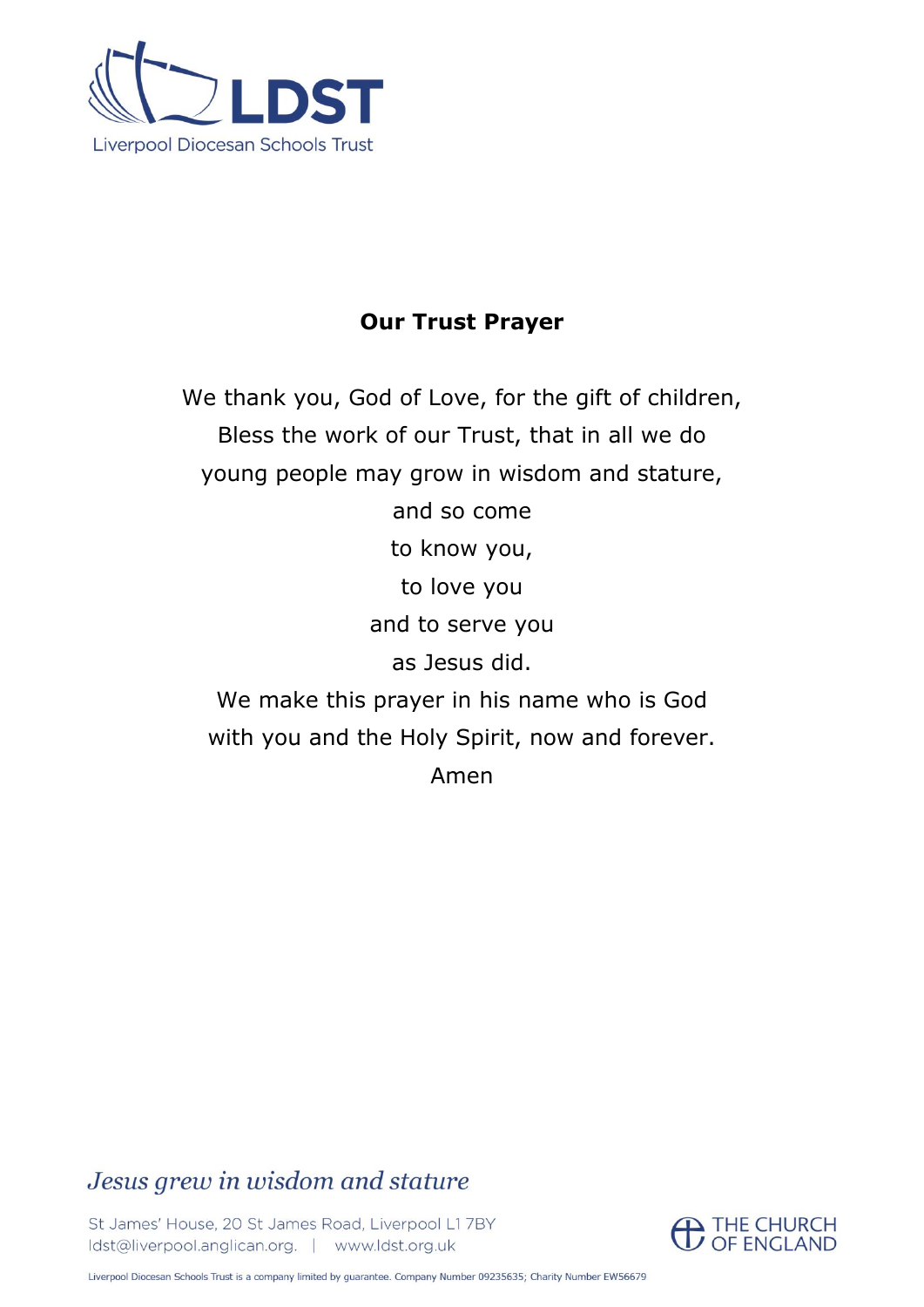

# About Liverpool Diocesan Schools Trust

## We believe

Jesus said 'Let the children come to me.' (Mt 19).

We believe that we are fulfilling this command when we enable children of all faiths and none to flourish in our schools. The Liverpool Diocesan Schools Trust (LDST) has an important role to play in improving the attainment of pupils across the Diocesan region.

We believe that as a diocesan led Multi Academy Trust (MAT) we create stronger bonds of collaboration and cooperation, sharing good practice, addressing areas of weakness and offering increased opportunities for professional development.

## We are on a journey

We are on a journey to grow a Trust in which our schools will continue to thrive under the leadership of headteachers, supported and challenged by local governing bodies and accountable to the board of directors.

We are confident that this will be achieved whilst at the same time ensuring that all of our family of schools benefit from high levels of collaboration.

## These are the things we value

Our values are more than just a statement; they are the core principles that guide our decisions and actions. We arrived at our values through consultation, looking at both the account in Genesis 18 of the visit to Abraham of three angels and also particularly at the icon of this event painted by Andrei Rublev. Through this we identified the core values to our Trust:

- Collaboration
- Valuing the Local
- Valuing Difference
- Inclusion

## Jesus grew in wisdom and stature

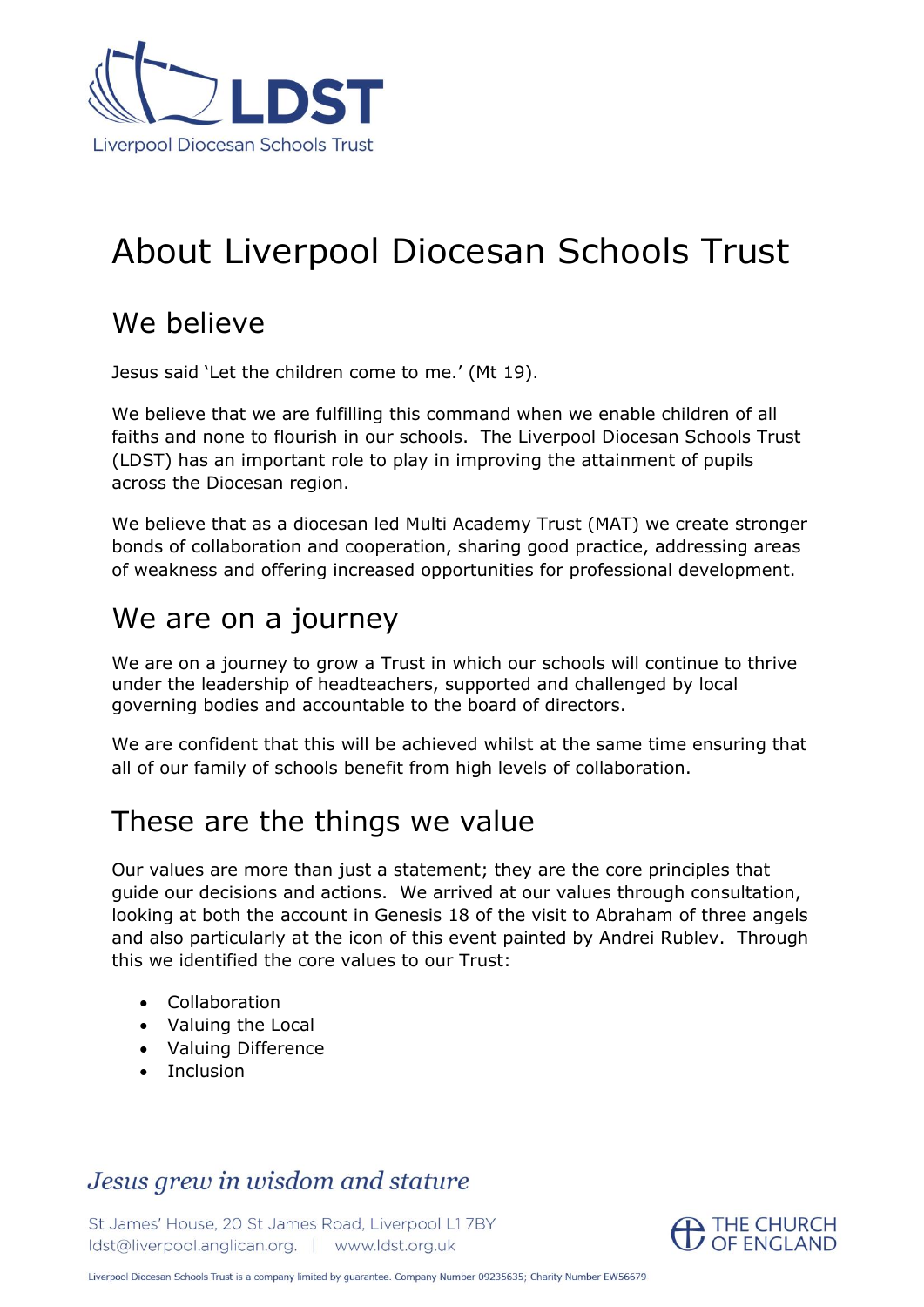

# About Huyton with Roby Church of England Primary

Teach children how they should live, and they will remember it all their lives.

Our mission is to see each child reach their full potential within a secure and caring environment. We seek to develop in our children an understanding of the Christian faith. We aim to be a welcoming and stimulating school that has strong links with home, our churches and the wider community.

Huyton with Roby is a popular and successful school. As a Church of England school our Christian values underpin all that we do, and we have close links with two local churches. We joined LDST in February 2018 to deepen these links and to continue to improve the education we provide to our children.

We are very proud of our 2015 OFSTED where we were rated as Good, having previously been considered Requires Improvement. This rating rewards the hard work and commitment of our staff to school improvement. We will continue improving and reach our goal of being Outstanding, so that all our children reach their full potential.

Our staff are committed to raising standards for all pupils. They pride themselves on working effectively together and in partnership with parents, to provide a caring and supportive learning environment.

We want children to enjoy their education and develop an enthusiasm for learning. To facilitate this we take full advantage of our fantastic surroundings including; a meadow, an adventure trail, and woodland. By integrating these into learning we provide a range of rewarding learning experiences that encourage, challenge and extend the abilities of our children.

We are proud of our school and encourage you to visit our website, which we hope will give you a real insight in to what makes us a truly successful and happy school.

### Jesus grew in wisdom and stature

St James' House, 20 St James Road, Liverpool L1 7BY Idst@liverpool.anglican.org. | www.ldst.org.uk

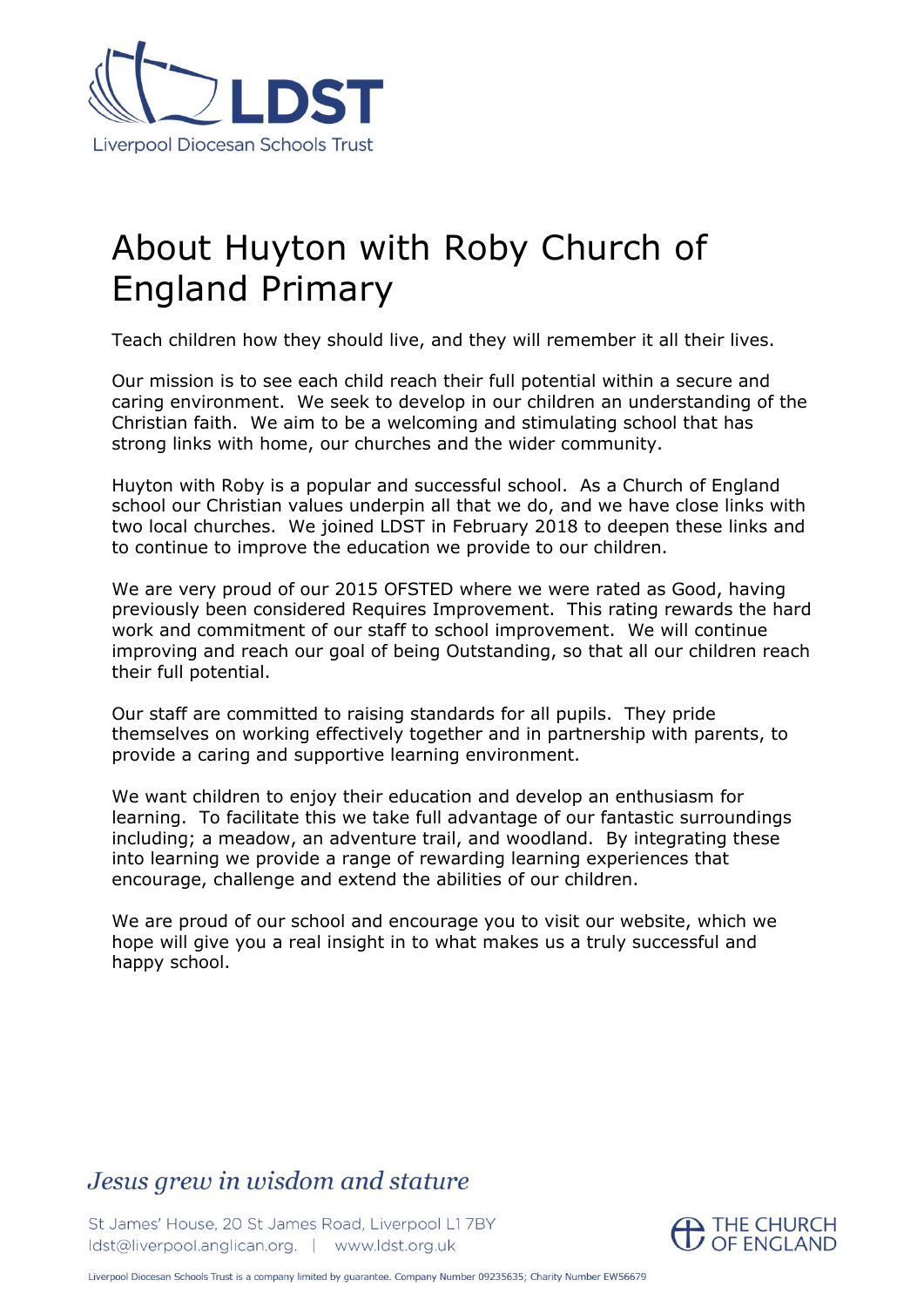

# Job Description

Title: Teaching Assistant 1:1 SEN

Salary: Pay Band D SCP 5-6 £19,650 - £20,043 FTE & SEN Allowance £1325 per annum, PRO RATA

Hours: 1 x 25 hours per week/ 1 x 20 hours per week

Accountable to: SENCO & Headteacher

### **Main Purpose:**

To work with an individual pupil and groups of children under the direction of the teacher providing support in addressing the needs of pupils who need particular help to overcome barriers to learning.

### **Main Duties:**

#### **Support for Pupils**

Establish good working relationships with pupils acting as a role model and setting high expectations.

Provide pastoral support to pupils.

Participate in an assessment of the pupil to monitor progress made. Assist the teacher with the development and implementation of Individual Education/Behaviour/Support/Mentoring plans.

Develop 1:1 mentoring arrangements with the pupil and provide support

Use specialist (curricular/learning) skills/training/experience to support the pupil (e.g. curricular, SEN, behaviour, EAL, pupils with a significant visual impairment, signing with Hearing impaired pupils, Early Years).

## Jesus grew in wisdom and stature

St James' House, 20 St James Road, Liverpool L1 7BY Idst@liverpool.anglican.org. | www.ldst.org.uk

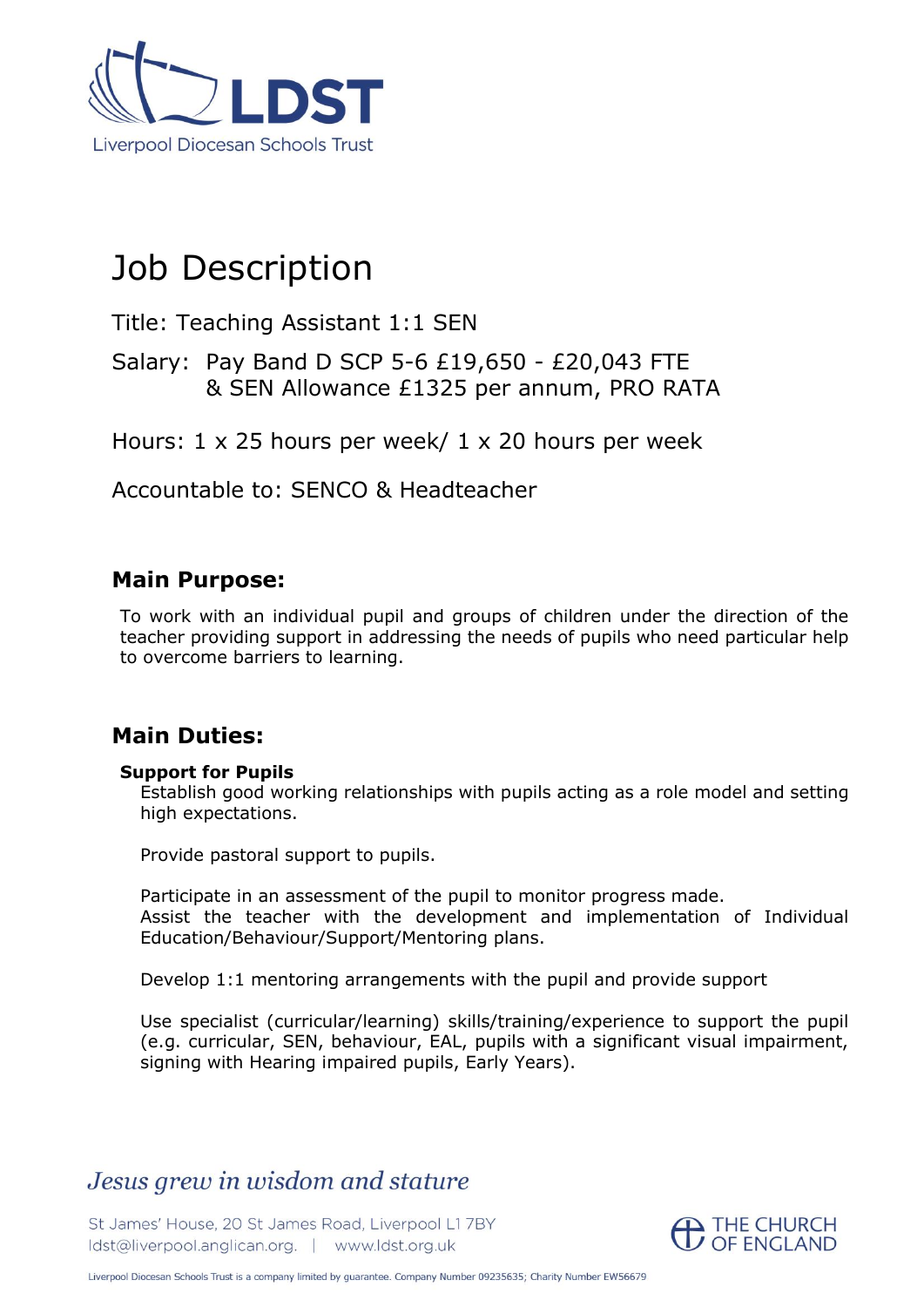

Provide information and advice to enable the pupil to make choices about his/her own learning and behaviour.

Challenge and motivate pupils, promoting and reinforcing self esteem.

Provide feedback to the pupil in relation to progress, achievement and behaviour under the guidance of the teacher.

Deal with the personal care and comfort of pupils in relation to welfare and health, as required.

#### **Support for the Teacher**

Liaise with other relevant organisations/bodies to gather pupil information.

Support the pupil's access to learning using appropriate strategies and resources.

Work with other staff in planning, evaluating and adjusting learning activities as appropriate.

Monitor and evaluate the pupil's responses and progress to learning activities through observation and planned recording of achievement against predetermined learning objectives/action plans.

Provide objective and accurate feedback and reports as required, to the teacher/SENCO on the pupil's achievement, progress and other matters, ensuring the availability of appropriate evidence.

Be responsible for keeping and updating records in agreed format with the teacher/SENCO contributing to reviews of systems/records as requested.

Assist in the development and implementation of appropriate behaviour management strategies.

Establish constructive relationships with parents/carers exchanging information, facilitating their support for their child's attendance, access and learning.

Promote positive vales, attitudes and good pupil behaviour, dealing promptly with conflict and incidents and encouraging pupils to take responsibility for their own behaviour in line with established school policy.

Provide administrative support e.g. dealing with correspondence, making phone calls etc.

## Jesus grew in wisdom and stature

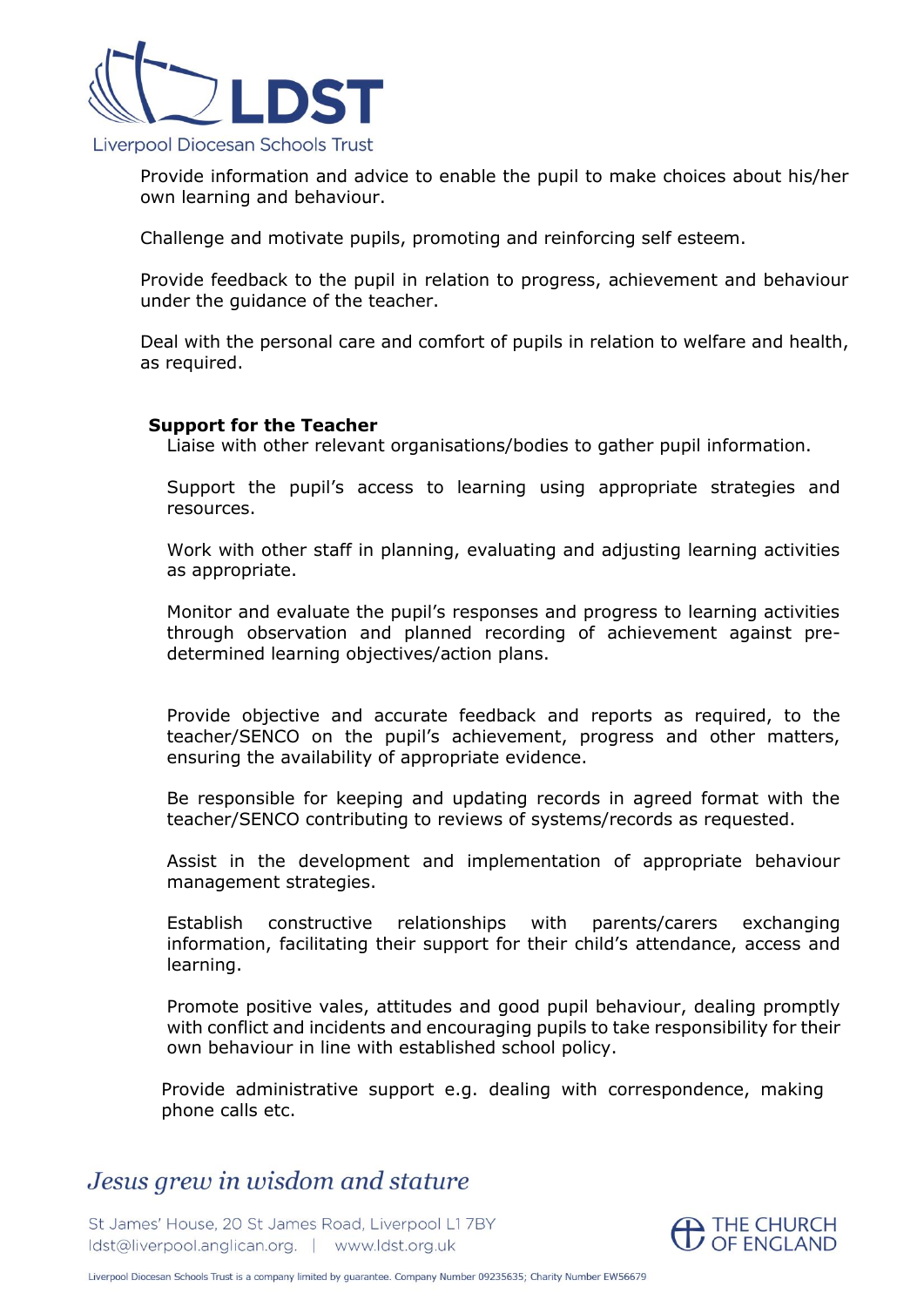

#### **Support for the Curriculum**

Support the delivery of agreed learning activities/learning programmes, adjusting activities according to the pupil's learning style and individual needs.

Be aware of and appreciate a range of activities, courses, organisations and individuals to provide support for pupils to broaden and enrich their learning.

Support the use of ICT in learning activities and develop the pupil's competence and independence in its use.

Determine the need for, prepare and maintain general and specialist equipment and resources.

#### **Support for the School**

Be aware of and comply with policies and procedures relating to child protection, health, safety and security, confidentiality and data protection, reporting all concerns to an appropriate person.

Be aware of and support difference and ensure all pupils have equal access to opportunities to learn, develop and feel valued, respecting their social, cultural, linguistic, religious and ethnic background.

Contribute to the school ethos, aims and development/improvement plan.

Establish constructive relationships and communicate with other agencies/professionals, in liaison with the teacher, to support achievement and progress of pupils.

Work as part of a team appreciating and supporting the role of other people in the team.

Attend and participate in meetings as required.

Undertake personal development through training and other learning activities including performance management as required.

Supervise pupils on visits, trips and out of school activities as required.

Establish own best practice and use to support others.

### Jesus grew in wisdom and stature

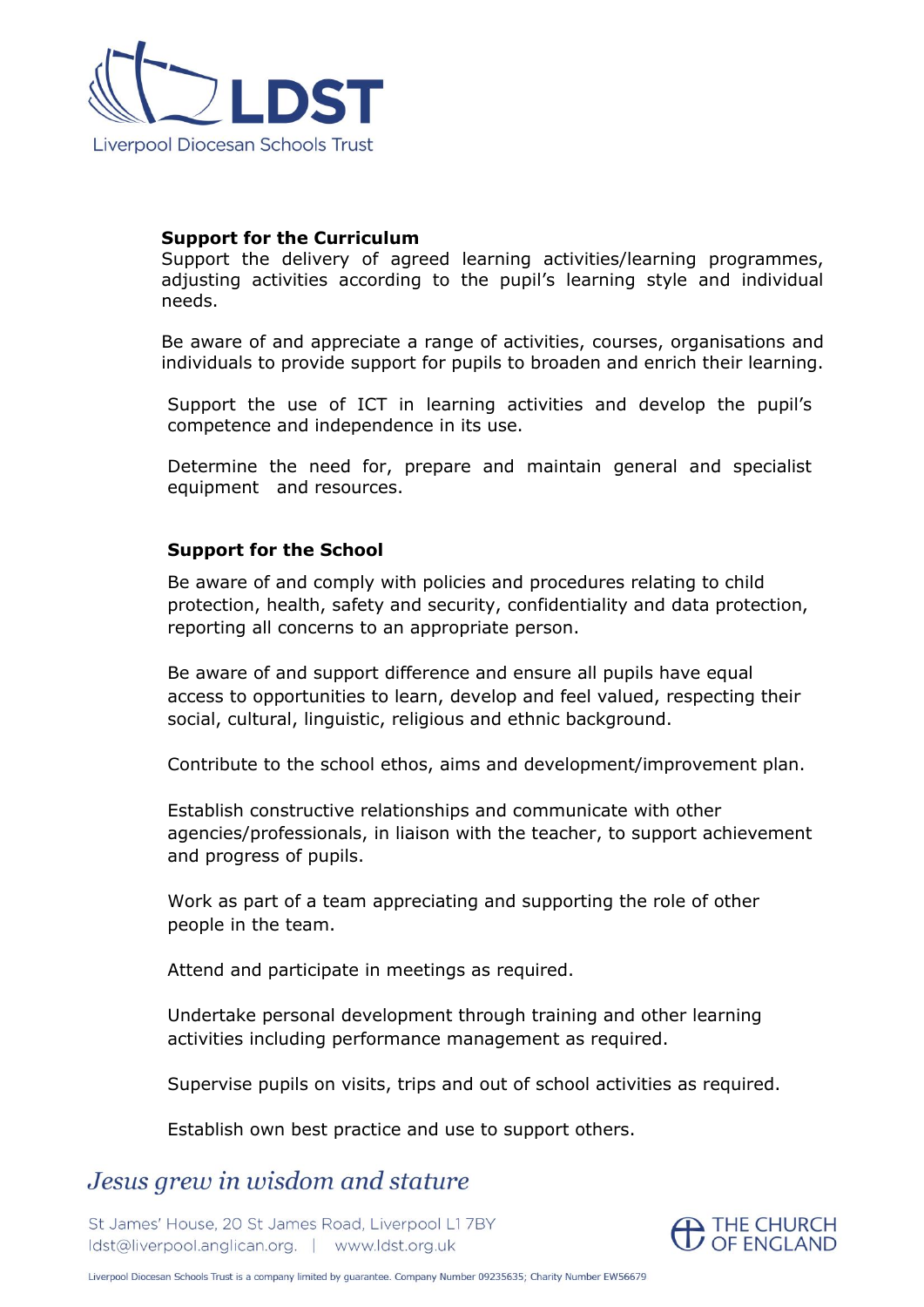

This job description is intended to clarify the main duties and responsibilities of the post, but it is not intended to be an exhaustive list of all the tasks undertaken by the post. The jobholder will be expected to carry out such professional tasks as are commensurate with the duties and responsibilities of the post.

## Jesus grew in wisdom and stature

St James' House, 20 St James Road, Liverpool L1 7BY Idst@liverpool.anglican.org. | www.ldst.org.uk

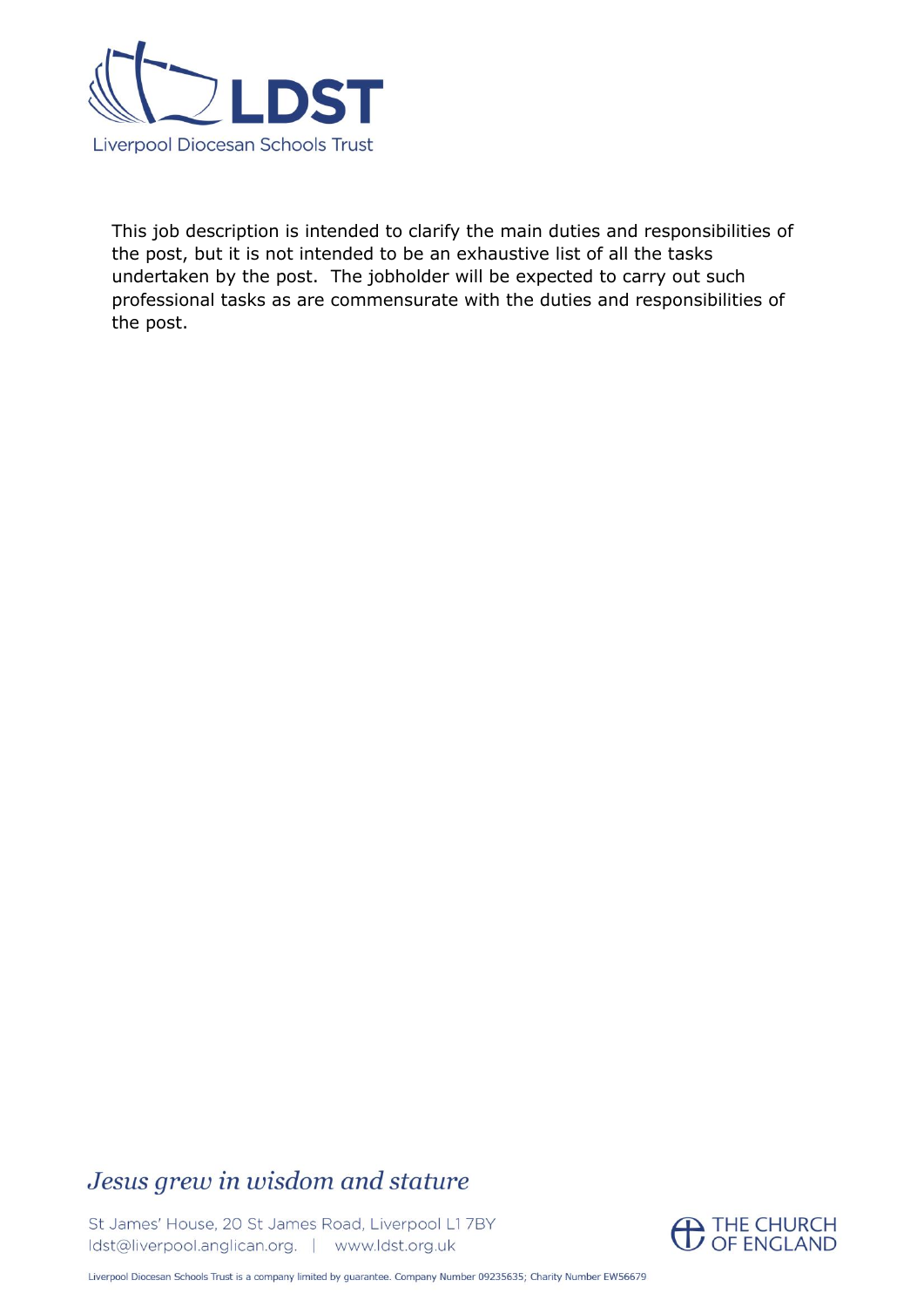

# Personal Attributes

#### **Communication & Influence**

Communicates in a clear, accurate and succinct manner to delivering information to the right person ensuring they understand the message. Ensures that method of communication is appropriate to achieve the required result. Provides factual information as requested or re-directs requests to a more appropriate person.

#### **Team working**

Acts in a manner consistent with team goals, standards and values, actively cooperating with colleagues in own area. Maintains open and honest relationships with colleagues and shows sensitivity to the needs and feelings of others. Actively listens to take account of others' views and opinions. Works with the team to generate solutions and reach consensus.

#### **Organisational Awareness**

Demonstrates a broad knowledge of the schools activities and how they contribute to the schools performance as a whole. Is able to describe the current activities in their area and whole school developments. Demonstrates how own job performance contributes to the schools vision.

#### **Adaptability**

Responds positively to the change process. Helps others to understand the need and reasons for change. Effectively implements new ideas and methods to adapt working practices. Helps plan, develop, set up and monitor systems and processes to effect change. Challenges conventional thinking and existing practices.

#### **Use of technology**

Is able to use and understand the purpose of information communication technology. Training available.

Professional values and Practice

## Jesus grew in wisdom and stature

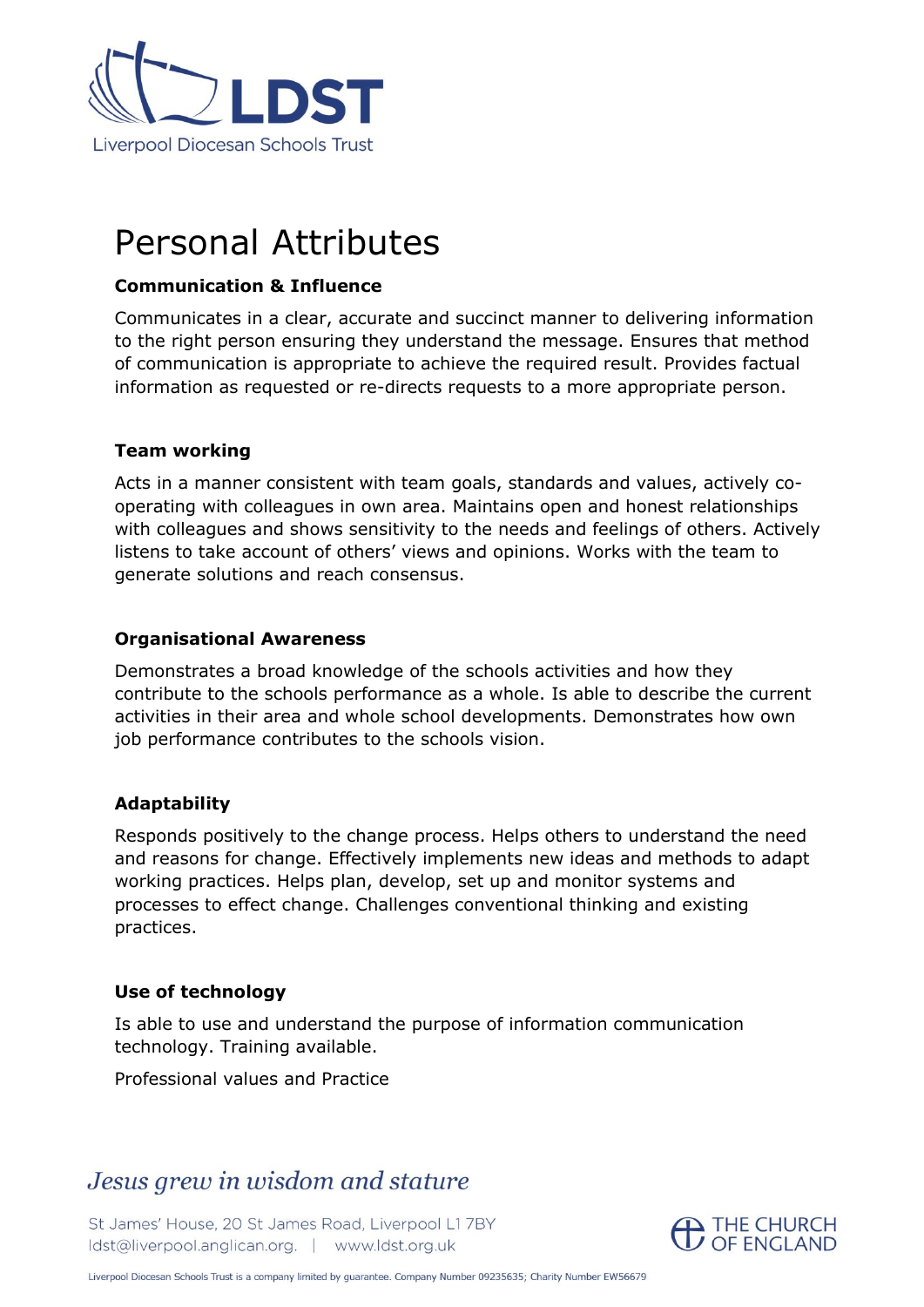

#### **Demonstrates high expectations for all pupils**.

Ability to build and maintain successful relationships with pupils, treat them consistently, with respect and consideration and demonstrate concern for them development as learners.

Ability to work collaboratively with colleagues and carry out the role effectively, knowing when to seek help and advice.

Ability to improve your own practice through observations, evaluation and discussion with colleagues.

#### **Experience & Knowledge**.

Understanding and working knowledge of national/foundation stage curriculum and other learning programmes (within specified age range/subject area) e.g. knowledge of core subject areas etc.

Understanding and working knowledge of principles of child development, learning styles and in particular barriers to learning.

Some understanding of the range of support services/providers.

Understanding of inclusion, especially within a school setting.

Experience of resource preparation to support learning programmes.

Ability to relate well to children and adults.

Experience with speech and language programmes desirable

Qualification & Training

Level 2 qualification or equivalent in Maths/numeracy and English/literacy.

Training in relevant learning strategies e.g. literacy / numeracy.

Willingness to undertake appropriate first aid training.

Desirable to have knowledge of speaking and language programme

## Jesus grew in wisdom and stature

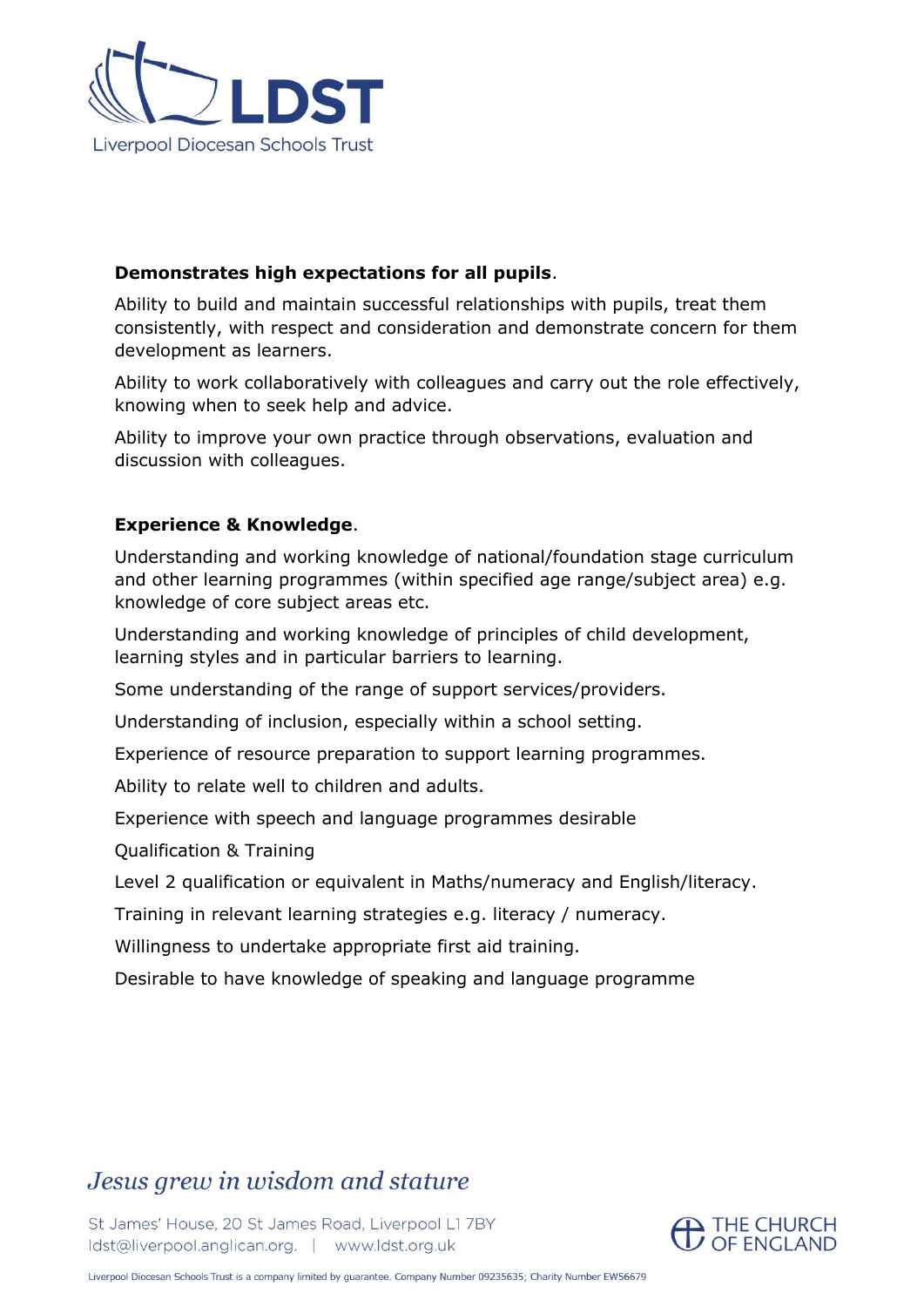

This job description is intended to clarify the main duties and responsibilities of the post, but it is not intended to be an exhaustive list of all the tasks undertaken by the post. The jobholder will be expected to carry out such professional tasks as are commensurate with the duties and responsibilities of the post.

Liverpool Diocesan Schools Trust is committed to safeguarding and promoting the welfare of children and young people, and expects all staff and volunteers to share this commitment. Further Safeguarding policies can be found on www.huytonwithroby.gov.uk

Candidates should also refer to 'Guidance for safer working practice for those working with children and young people in education settings' which can be found by following the link -

<https://www.saferrecruitmentconsortium.org/GSWP%20May%202019%20final.pdf>

Appointment to this post is subject to a satisfactory enhanced DBS check, 2 satisfactory references, and verification of qualifications

## Jesus grew in wisdom and stature